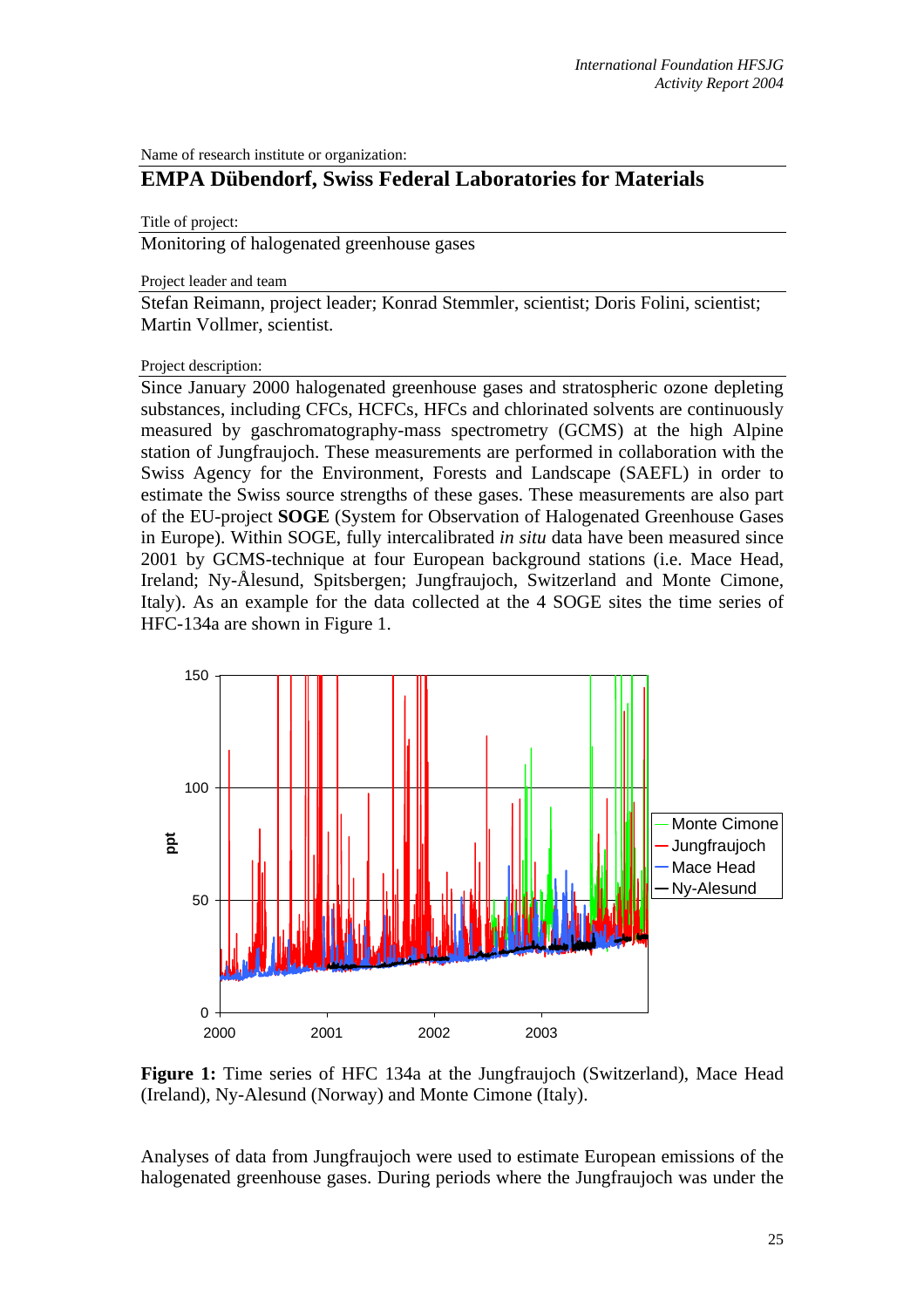influence of the European boundary layer, the average ratio of halocarbons to carbon monoxide (CO) concentrations above the tropospheric background concentrations was used to estimate the European source strength of these gases. Although sources of CO and halocarbons are not necessarily co-located, we assume that the relative abundances of CO and halocarbons averaged over all pollution events are representative for the European polluted boundary layer.

HFC 134a, which is mostly used as refrigerant (e.g. in mobile air conditioners) had the highest European emission of the halocarbons analysed in the period 2000-2003. Often pollution events showed a parallel increase of HFCs 134a and HFC 125 (also used in air conditioners) but emissions of the latter were significantly smaller. The emissions of HCFC 141b, which is in the process of being forbidden because of the regulations in the Montreal Protocol, had declining emissions from 200-03. Instead of this forbidden compound, a new hydrofluorocarbon (HFC 365mfc) could be measured for the first time in 2003.

We use a statistical trajectory model to estimate the location of regions in central western Europe, which contribute to the observed elevated concentrations at the Jungfraujoch. Thereby, we connect measurement data at the Jungfraujoch with respective back trajectories. The results should be regarded as indicative, showing only potential source regions.

Results of the temporal development of the emissions for for HCFC 141b and HFC 152a, seen with the trajectory statistics, are shown in Figure 2. Thereby, air from Italy used to be polluted with the now forbidden HCFC 141b – but emissions have declined dramatically. On the other hand, emissions from HFC 152a, which is predominately used in foam blowing, have increased substantially.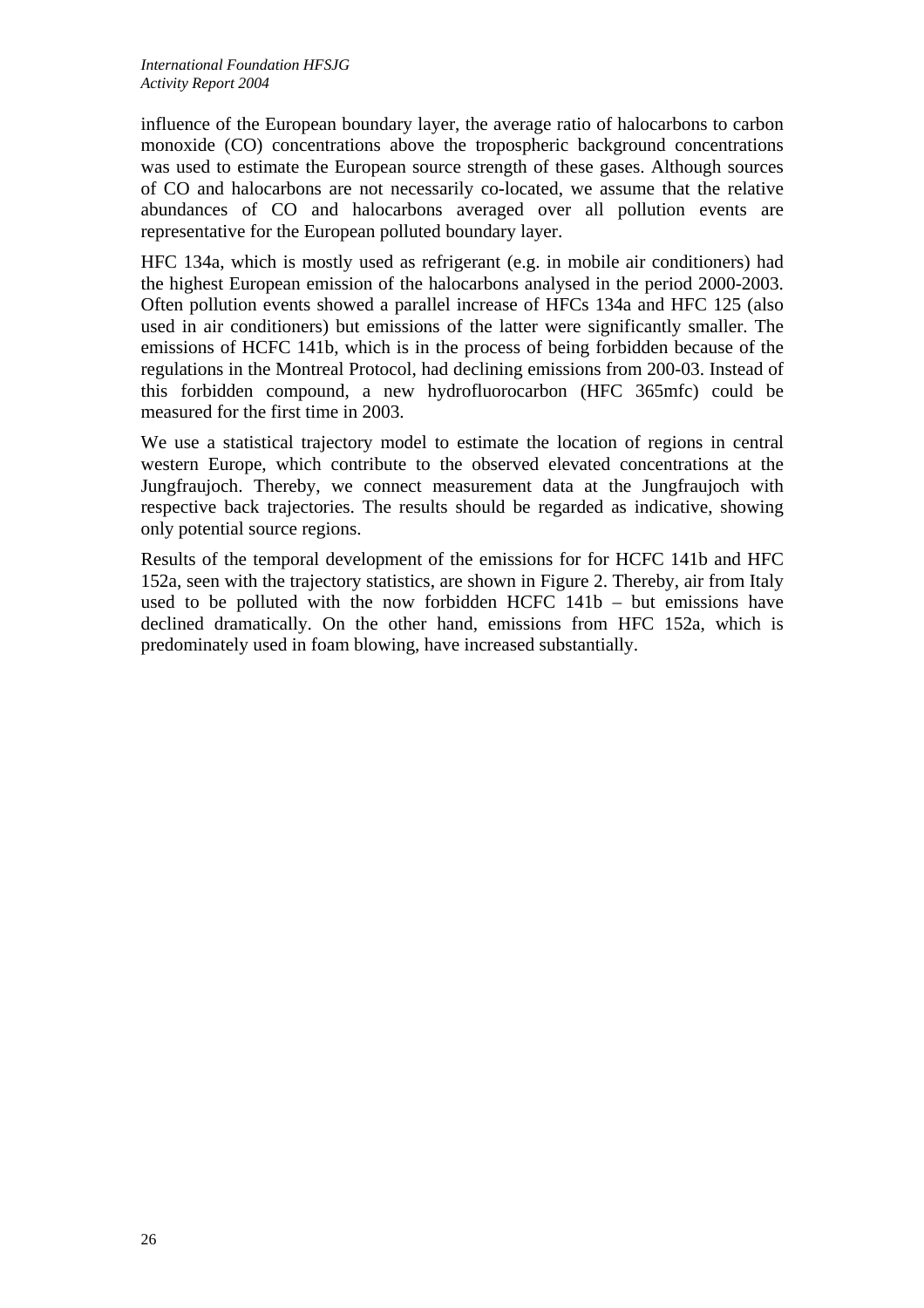

**Figure 2:** Source regions resulting from trajectory statistics of the HCFC 141b and the HFC 152a between 2001-2003 seen at Jungfraujoch. Units indicate averaged concentrations above the baseline [ppt], linked to trajectories that passed over the respective grid cell.

Key words:

Greenhouse gases, halogenated hydrocarbons, CFC, HCFC, HFC, trajectory model, Kyoto Protocol, Montreal Protocol

Collaborating partners/networks:

EU-project: SOGE (System for observation of greenhouse gases in Europe) University of Bristol, University of Liège, University of Urbino, University of Oslo, Alfred Wegener Institut, Norwegian Institute for Air Research (NILU). National Project Halclim: BUWAL/SAEFL.

Scientific publications and public outreach 2004:

## **Refereed journal articles**

Reimann, S., Schaub, D., Stemmler, K., Folini, D., Hofer, P., Buchmann, B., Simmonds, P.G., Greally, B.R., and O'Doherty, S., Halogenated Greenhouse Gases at the Swiss High Alpine Site of Jungfraujoch (3850 m asl): Continuous Measurements and their Use for Regional European Source Allocation, J. Geophys. Res., Vol. 109, No. D5, D05307 10.1029/2003JD003923, 2004.

Reimann, S., Manning, A.J., Simmonds, P.G., Cunnold, D.M., Wang, R.H.J, Li, J., McCulloch, A., Prinn, R.G., Huang, J., Weiss, R.F., Fraser, P.F., O'Doherty, S., Greally, B.R., Stemmler, K., Hill, M. and Folini, D. Low European methyl